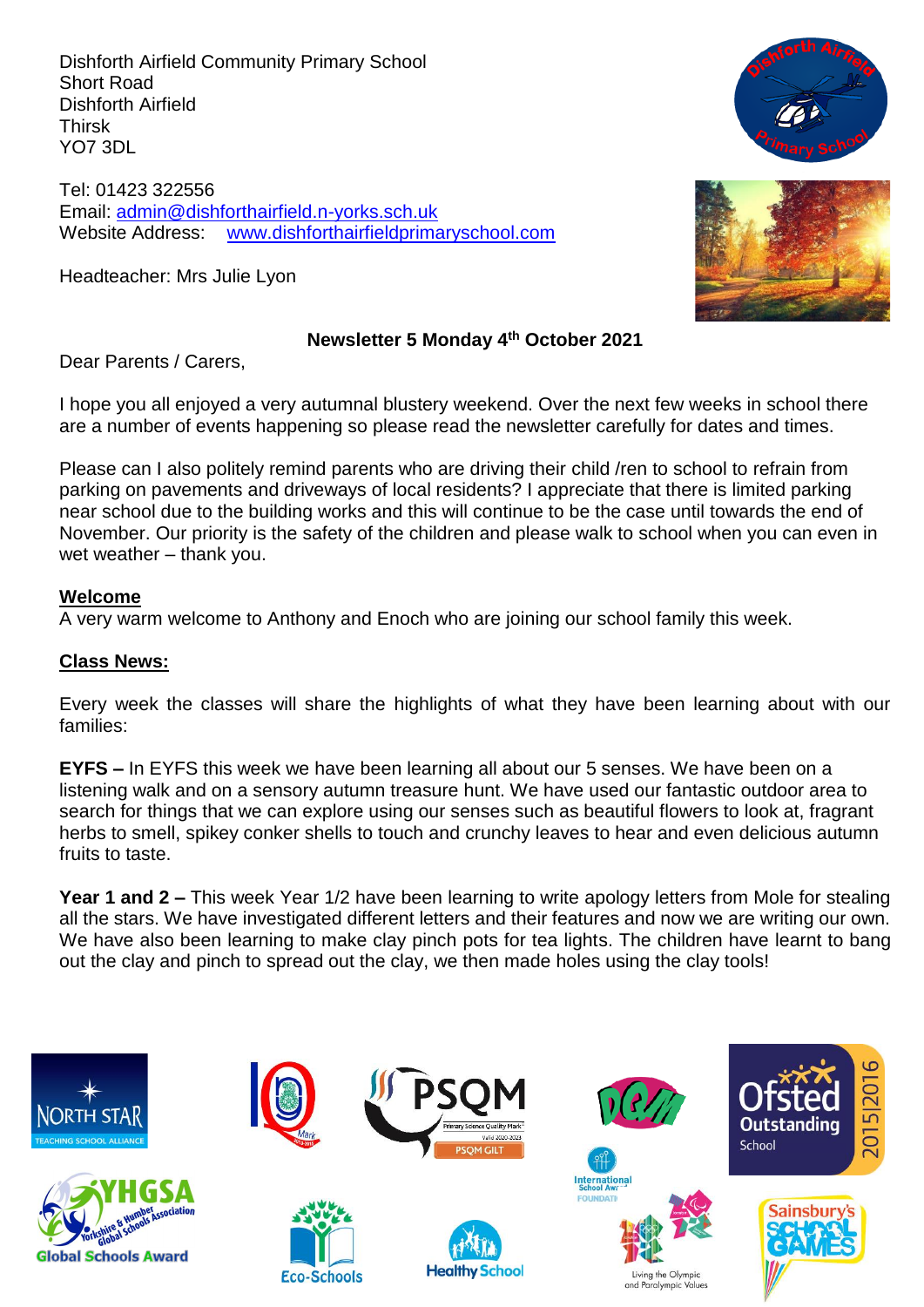**Year 3 and 4 –** This week we have really enjoyed learning about the Ancient Egyptian ritual of mummification! We have even mummified our own apples and we are looking forward to checking in on the investigation next week to see the final outcome! In our literacy lessons, we have been writing detailed instructions on how to mummify an apple to share with our friends.

**Year 5 and 6 –** This week in year 5/6 we have been exploring the world of Maya Gods. We have found out about some of the different Gods which the Maya believed in and what the gods represented. We have begun to create an information page about Maya Gods.

## **School Council**

Our School Council members for the academic year have been duly elected and are as follows:

- Year 1 Oscar
- Year 2 Florence
- Year 3 Alyssa
- Year 4 Evie
- Year 5 Kelsey
- Year 6 Michael

## **Parents Evening**

Parents Evening is taking place on week commencing the  $18<sup>th</sup>$  October – a letter was sent home late last week with options for preferred dates and times. Please ensure the form is returned as soon as possible so that staff can arrange times.

## **Clubs**

Clubs start this week and they will finish week ending the 26<sup>th</sup> November. I would like to thank the staff for giving up their time to run the clubs which will be after school until 4pm. No teacher led clubs will run during the week of 18<sup>th</sup> October due to parents evening, however sporting start will still run on Tuesday 19<sup>th</sup> October.

## **Harvest Festival**

Our school Harvest Festival is on Friday 22<sup>nd</sup> October at 9am. Parents are welcome to join us for this celebration in the school hall.

## **Individual School Photograph Day**

On Tuesday 12<sup>th</sup> October it is school photograph day. As with previous years the family

photographs are to be taken first from 8.30am, these are for children in school who have siblings who are not at school. If this applies to you, please come to school for 8.30am to have your children photographed together. Individual photographs and siblings who come to this school will be taken during the school morning.



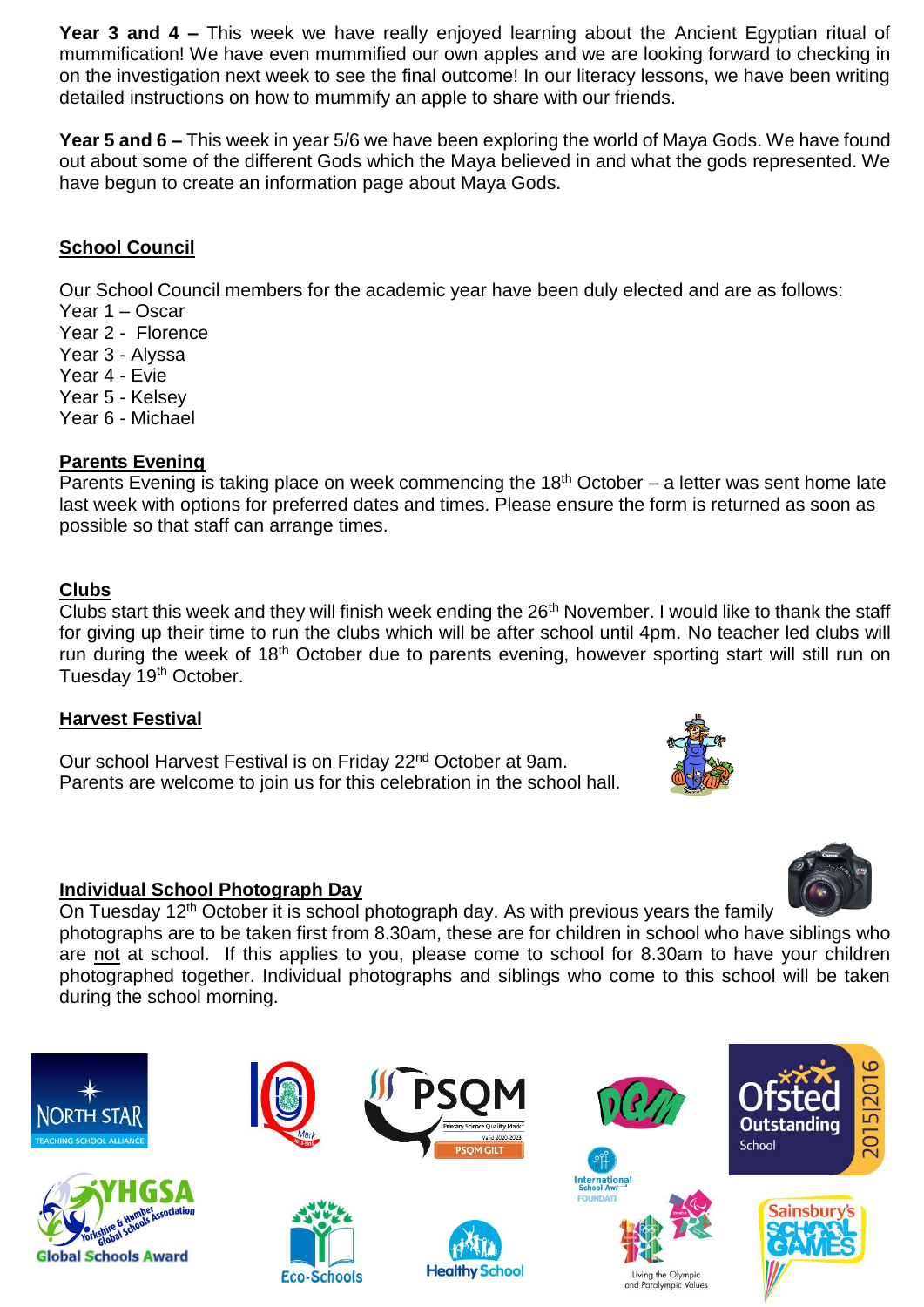## **Online Safety Newsletter**

Please find attached to this newsletter the October edition of the parent online safety newsletter which is a guide for families as to how to keep children safe online.

## **PE Kit**

A reminder that now the weather is turning a bit cooler, the children can wear a black or navy tracksuit for PE.

## **Advance notice – no after school Dandelions on 10 th November 2021**

There will be no after school Dandelions childcare on Wednesday 10<sup>th</sup> November 2021 due to staff training.

## **Promotional School Dinners – this week!**

**National Poetry Day – Thursday 7th October**

Margherita Pizza Potato Smiles, Peas and Baked Beans

## Upside Down Apple Slice and Ice-cream

*Join us for a yummy meal that is sure to make you smile, Plus with all that energy; you'll be able to run a mile!*

## **Bonfire Night – Friday 5th November**

Sloppy Joe Style Sausages in a Bun Or Bonfire Bean & Cheese Pie With Crusty Bread

> Potato Wedges Sweetcorn and Peas

Chocolate & Vanilla Swirls With an Apple Wedge







**Eco-Schools** 











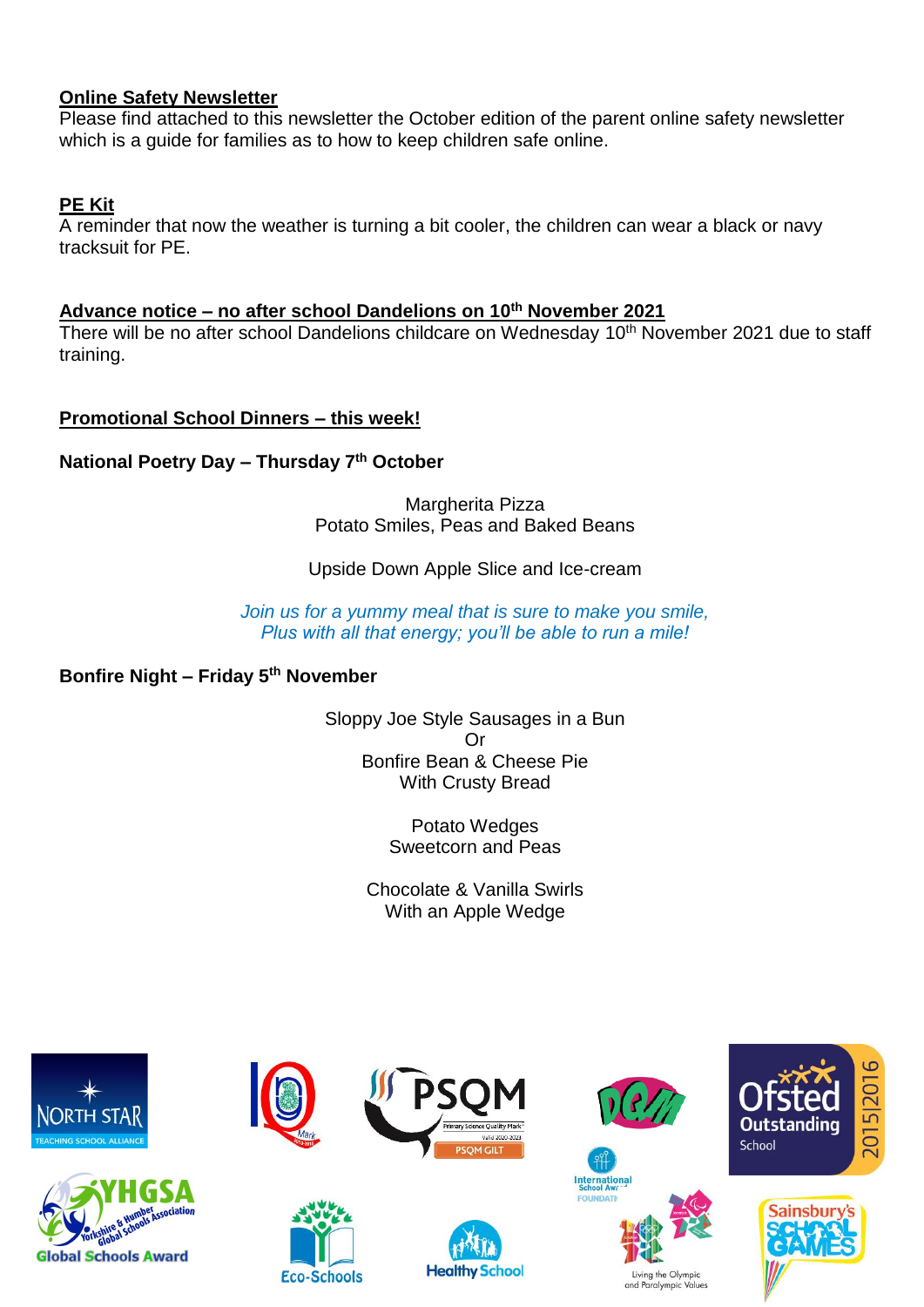## **Fundraising Opportunity – Morrisons 'It's Good to Grow'**

There is an opportunity through Morrisons to collect 'Grow Tokens' for every £10 spent in store which would enable school to purchase gardening equipment. If you are shopping in store, please think of us!!

<https://my.morrisons.com/blog/community/good-to-grow/>



## It's Good to Grow - [Morrisons Blog](https://my.morrisons.com/blog/community/good-to-grow/)

Collect FREE gardening equipment for your school. For every £10 you spend (in store or online) at Morrisons, you'll get a Grow Token to help your school get everything they need to get growing. Download the MyMorrisons app today to start collecting Grow Tokens and choose the school you'd like to donate them to. my.morrisons.com

## **Makaton sign of the week**

We have a growing number of children in school who are using Makaton to support their communication. During assemblies, we are continuing on developing some basic signs.

This week's sign is the letter T.

Here is a link to the Makaton site. https://wetalkmakaton.org/

## **MSA Advert**



School currently has a vacancy for a Midday Supervisor Assistant – details are on the NYCC jobs website.

## **AWARDS**

## **Celebration Assembly**

On Friday, we have our Celebration Assembly. This week the following children were given our weekly awards;

## **Celebration Cup**

The cup this week goes to someone who continues to impress us with their fabulous attitude to learning. This person can always be relied upon to be a good role model, use good communication skills and is a fantastic friend.

We are so proud of everything you do. Keep up all your hard work.

Congratulations and well done to …

Florence!

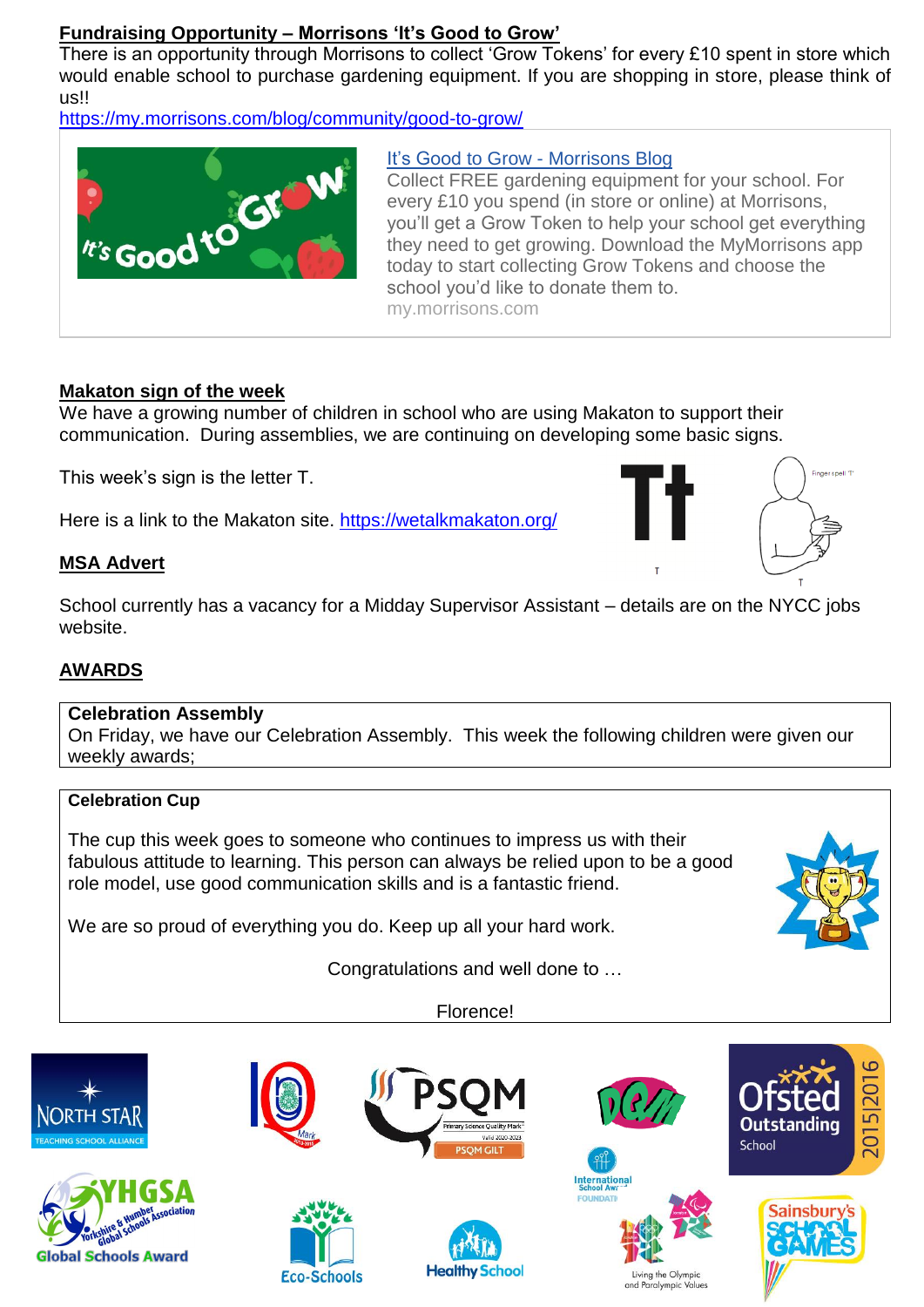#### **Ribbons**



**EYFS** - In EYFS this week the ribbon goes to someone who really stands out to us as a role model. He is a thoughtful and caring member of our class who follows instructions and is also becoming much braver at sharing his own ideas. He always puts 100% effort into the task at hand and we are very proud of him. Well done Teddy!

**Year 1 / 2 –** The ribbon this week goes to someone who has been using lots of amazing vocabulary and language linked to the text. We love that you are confident to share your ideas with everyone. Well done Amelia-May!

**Year 3 / 4** – This week the ribbon goes to someone whose enthusiasm for reading has really impressed all of the adults in our class. It has been wonderful to see this person making such a great effort with reading at home and in school and to hear their excitement when they talk about what they have read. Well done and keep up the great work, Sophie!

**Year 5 / 6** – The ribbon this week goes to someone who is trying hard in school and is impressing us with their positive attitude towards their learning. This person represents our school values wonderfully and shows compassion and is considerate with their peers and staff in school. Keep up the hard work! Well done to Jacob!

#### **Values in Action**

This week our Values Award goes to Maddie. Maddie has demonstrated the school values of compassion and respect through being kind to everyone.



Well done, Maddie!

| <b>Attendance</b><br>Good attendance at school is key to your child's progress. |                 |          |                 |  |  |  |  |
|---------------------------------------------------------------------------------|-----------------|----------|-----------------|--|--|--|--|
| Week Commencing 27th September 2021                                             |                 |          |                 |  |  |  |  |
| <b>Reception</b>                                                                | <b>Year 1/2</b> | Year 3/4 | <b>Year 5/6</b> |  |  |  |  |
| 93%                                                                             | 86%             | 93%      | 88%             |  |  |  |  |